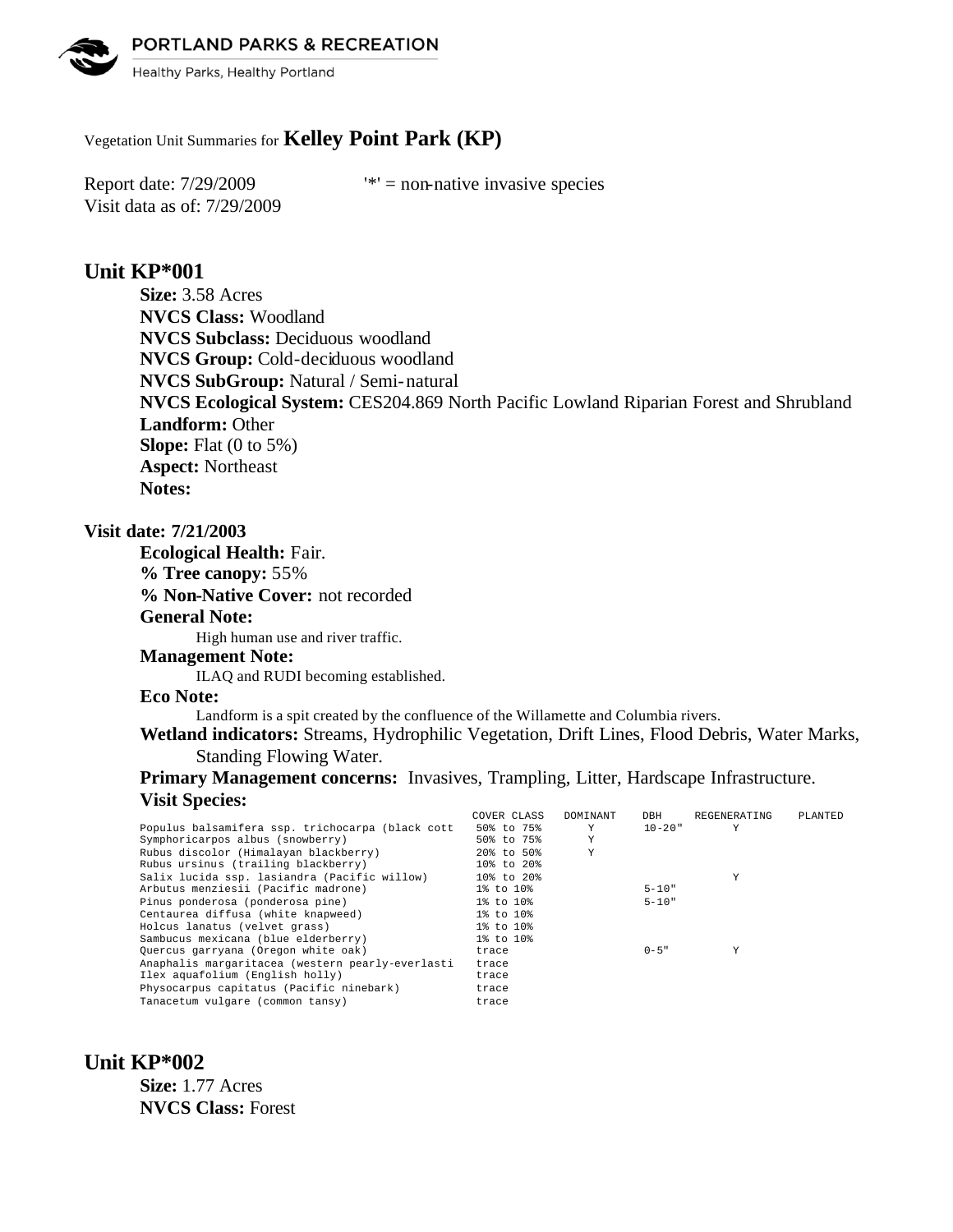**NVCS Subclass:** Deciduous forest **NVCS Group:** Cold-deciduous forest **NVCS SubGroup:** Natural / Semi-natural **NVCS Ecological System:** CES204.869 North Pacific Lowland Riparian Forest and Shrubland **Landform:** Bench/Terrace **Slope:** Steep (20 to 30%) **Aspect:** Northwest

#### **Visit date: 7/22/2003**

**Ecological Health:** Poor. **% Tree canopy:** 70% **% Non-Native Cover:** not recorded **Eco Note:** Entire unit consists of sandy soil.

White poplar regenerating on beach.

**Wetland indicators:** Streams, Drift Lines, Flood Debris, Water Marks, Standing Flowing Water. **Primary Management concerns:** Invasives, Domestic Animals, Litter, Large Refuse, Informal Trails.

**Visit Species:** 

|                                                  | COVER CLASS | DOMINANT | DBH         | REGENERATING | PLANTED |
|--------------------------------------------------|-------------|----------|-------------|--------------|---------|
| Populus balsamifera ssp. trichocarpa (black cott | 50% to 75%  | Y        | $10 - 20$ " | Y            |         |
| Rubus discolor (Himalayan blackberry)            | 20% to 50%  | Y        |             |              |         |
| Symphoricarpos albus (snowberry)                 | 20% to 50%  | Y        |             |              |         |
| Fraxinus latifolia (Oregon ash)                  | 10% to 20%  |          | $0 - 5$ "   | v            |         |
| Rubus ursinus (trailing blackberry)              | 1% to 10%   |          |             |              |         |
| Populus alba (white poplar)                      | trace       |          | $0 - 5$ "   |              |         |
| Crataequs douglasii (Douglas' black hawthorn)    | trace       |          |             |              |         |
| Lotus corniculatus (birdsfoot trefoil)           | trace       |          |             |              |         |
| Salix lucida ssp. lasiandra (Pacific willow)     | trace       |          |             |              |         |

## **Unit KP\*003**

**Size:** 4.81 Acres **NVCS Class:** Herbaceous **NVCS Subclass:** Perennial graminoid vegetation **NVCS Group:** Temperate grassland **NVCS SubGroup:** Cultural **NVCS Ecological System:** unknown Landform: Broad flat > 600' **Slope:** Flat (0 to 5%) **Aspect:** North

## **Visit date: 7/22/2003**

**Ecological Health:** unknown. **% Tree canopy:** 10% **% Non-Native Cover:** not recorded **General Note:** Unit is 90% mowed meadow.

**Eco Note:**

Several ornamental tree species planted around edges.

**Primary Management concerns:** Invasives, Soil Compaction, Domestic Animals, Litter,

Utility Infrastructure, Hardscape Infrastructure.

|                                                            |  | COVER CLASS DOMINANT | DBH         | REGENERATING | PLANTED |
|------------------------------------------------------------|--|----------------------|-------------|--------------|---------|
| Populus balsamifera ssp. trichocarpa (black cott 1% to 10% |  |                      | $10 - 20$ " |              |         |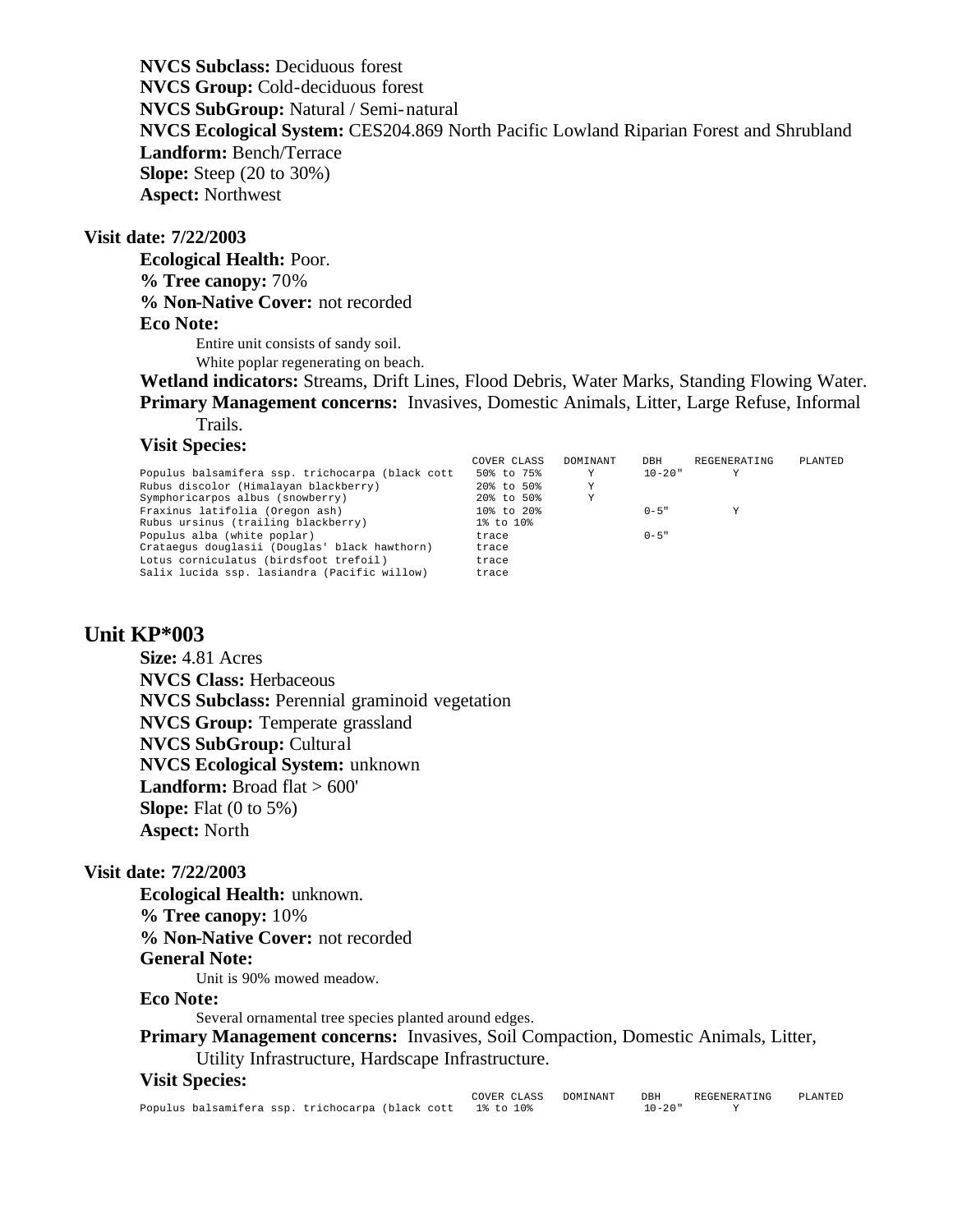| Pseudotsuga menziesii (Douglas fir)         | 1% to 10%       | $10 - 20$ " |
|---------------------------------------------|-----------------|-------------|
| Pinus contorta (lodgepole pine)             | $1\%$ to $10\%$ | $5 - 10"$   |
| Ulmus pumila (Siberian elm)                 | 1% to 10%       | $5 - 10"$   |
| Metasequoia glyptostroboides (Dawn Redwood) | 1% to 10%       | $0 - 5$ "   |
| Picea pungens (blue Spruce)                 | 1% to 10%       | $0 - 5$ "   |
| Thuja plicata (western red cedar)           | 1% to 10%       | $0 - 5$ "   |
| Lapsana communis (common nipplewort)        | 1% to 10%       |             |
| Rubus discolor (Himalayan blackberry)       | 1% to 10%       |             |
| Sequoiadendron qiqanteum (qiant redwood)    | trace           | $10 - 20$ " |
| Acer pseudoplatanus (Sycamore maple)        | trace           | $5 - 10"$   |
| Larix decidua (European larch)              | trace           | $0 - 5$ "   |
| Populus tremuloides (quaking aspen)         | trace           | $0 - 5$ "   |
|                                             |                 |             |

**Size:** 3.24 Acres **NVCS Class:** Forest **NVCS Subclass:** Deciduous forest **NVCS Group:** Cold-deciduous forest **NVCS SubGroup:** Natural / Semi-natural **NVCS Ecological System:** CES204.869 North Pacific Lowland Riparian Forest and Shrubland **Landform:** Bench/Terrace **Slope:** Steep (20 to 30%) **Aspect:** Northeast

### **Visit date: 7/22/2003**

**Ecological Health:** Fair. **% Tree canopy:** 70% **% Non-Native Cover:** not recorded **Eco Note:**

Unit floor is thick with shrubs and Urtica dioica but very few other forbs are present **Wetland indicators:** Streams, Hydrophilic Vegetation, Drift Lines, Flood Debris, Water Marks,

Standing Flowing Water.

**Primary Management concerns:** Invasives, Litter, Informal Trails. **Visit Species:** 

|                                                  | COVER CLASS      | DOMINANT | DBH         | REGENERATING | PLANTED |
|--------------------------------------------------|------------------|----------|-------------|--------------|---------|
| Populus balsamifera ssp. trichocarpa (black cott | 50% to 75%       | Y        | $20 - 30$ " | Y            |         |
| Urtica dioica (stinging nettle)                  | 50% to 75%       | Y        |             |              |         |
| Cornus sericea ssp. sericea (red-osier dogwood)  | $10\%$ to $20\%$ | Υ        |             |              |         |
| Rubus ursinus (trailing blackberry)              | 10% to 20%       |          |             |              |         |
| Fraxinus latifolia (Oregon ash)                  | 1% to 10%        |          | $0 - 5$ "   | Y            |         |
| Conium maculatum (poison hemlock)                | 1% to 10%        |          |             |              |         |
| Impatiens capensis (spotted orange touch-me-not) | 1% to 10%        |          |             |              |         |
| Rubus discolor (Himalayan blackberry)            | 1% to 10%        |          |             |              |         |
| Sambucus racemosa (red elderberry)               | 1% to 10%        |          |             |              |         |
| Symphoricarpos albus (snowberry)                 | 1% to 10%        |          |             |              |         |
| Juglans regia (English walnut)                   | trace            |          | $20 - 30$ " |              |         |

# **Unit KP\*005**

**Size:** 11.74 Acres **NVCS Class:** Woodland **NVCS Subclass:** Deciduous woodland **NVCS Group:** Cold-deciduous woodland **NVCS SubGroup:** Natural / Semi-natural **NVCS Ecological System:** CES204.869 North Pacific Lowland Riparian Forest and Shrubland Landform: Broad flat > 600' **Slope:** Flat (0 to 5%) **Aspect:** Northeast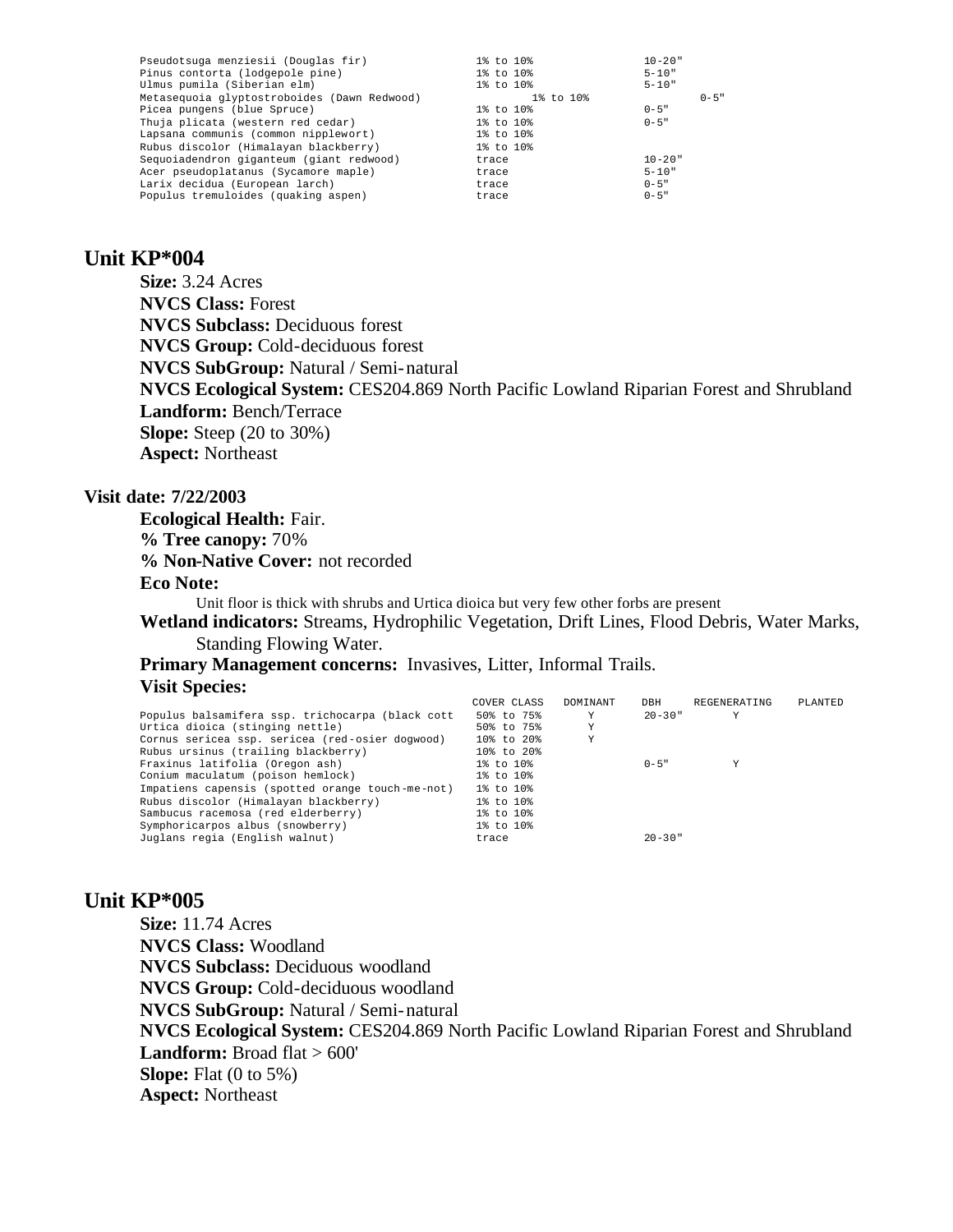#### **Visit date: 7/22/2003**

**Ecological Health:** Poor. **% Tree canopy:** 60% **% Non-Native Cover:** not recorded **Wetland indicators:** Hydrophilic Vegetation. **Primary Management concerns:** Invasives, Trampling, Domestic Animals, Litter, Large Refuse, Informal Trails.

#### **Visit Species:**

|                                                  | COVER CLASS | DOMINANT | DBH         | REGENERATING | PLANTED |
|--------------------------------------------------|-------------|----------|-------------|--------------|---------|
| Populus balsamifera ssp. trichocarpa (black cott | 50% to 75%  | Y        | $10 - 20$ " |              |         |
| Rubus discolor (Himalayan blackberry)            | 20% to 50%  | Y        |             |              |         |
| Symphoricarpos albus (snowberry)                 | 20% to 50%  | Y        |             |              |         |
| Fraxinus latifolia (Oregon ash)                  | 10% to 20%  |          | $5 - 10"$   | Y            |         |
| Arbutus menziesii (Pacific madrone)              | 1% to 10%   |          | $0 - 5$ "   |              |         |
| Cornus sericea ssp. sericea (red-osier dogwood)  | 1% to 10%   |          |             |              |         |
| Rubus ursinus (trailing blackberry)              | 1% to 10%   |          |             |              |         |
| Urtica dioica (stinging nettle)                  | 1% to 10%   |          |             |              |         |
| Senecio jacobaea (tansy raqwort)                 | trace       |          |             |              |         |

## **Unit KP\*006**

**Size:** 11.77 Acres **NVCS Class:** Woodland **NVCS Subclass:** Deciduous woodland **NVCS Group:** Cold-deciduous woodland **NVCS SubGroup:** Natural / Semi-natural **NVCS Ecological System:** CES204.869 North Pacific Lowland Riparian Forest and Shrubland **Landform:** Other **Slope:** Flat (0 to 5%) **Aspect:** West **Notes:** 

## **Visit date: 7/23/2003**

**Ecological Health:** Fair.

**% Tree canopy:** 55%

**% Non-Native Cover:** not recorded

#### **General Note:**

Unit KP006 is on the western point of the park. The unit is open on the west (beach) side and the east (service road) side.

#### **Management Note:**

Remove invasives mainly RUDI2 and SEJA.

### **Eco Note:**

There is heavy FRLA regeneration in the unit.

**Wetland indicators:** Streams, Hydrophilic Vegetation, Drift Lines, Flood Debris, Water Marks, Saturated Soils, Standing Flowing Water.

## **Primary Management concerns:** Invasives, Litter, Large Refuse, Hardscape Infrastructure, Informal Trails.

|                                                  | COVER CLASS | DOMINANT | DBH         | REGENERATING | PLANTED |
|--------------------------------------------------|-------------|----------|-------------|--------------|---------|
| Populus balsamifera ssp. trichocarpa (black cott | 50% to 75%  | Y        | $10 - 20$ " | Υ            |         |
| Rubus ursinus (trailing blackberry)              | 20% to 50%  | Y        |             |              |         |
| Symphoricarpos albus (snowberry)                 | 20% to 50%  | Y        |             |              |         |
| Fraxinus latifolia (Oregon ash)                  | 10% to 20%  |          | $5 - 10"$   | v            |         |
| Cornus sericea ssp. sericea (red-osier dogwood)  | 10% to 20%  |          |             |              |         |
| Rubus discolor (Himalayan blackberry)            | 10% to 20%  |          |             |              |         |
| Crataequs douglasii (Douglas' black hawthorn)    | 1% to 10%   |          |             |              |         |
| Salix fluviatilis (Columbia River willow)        | 1% to 10%   |          |             |              |         |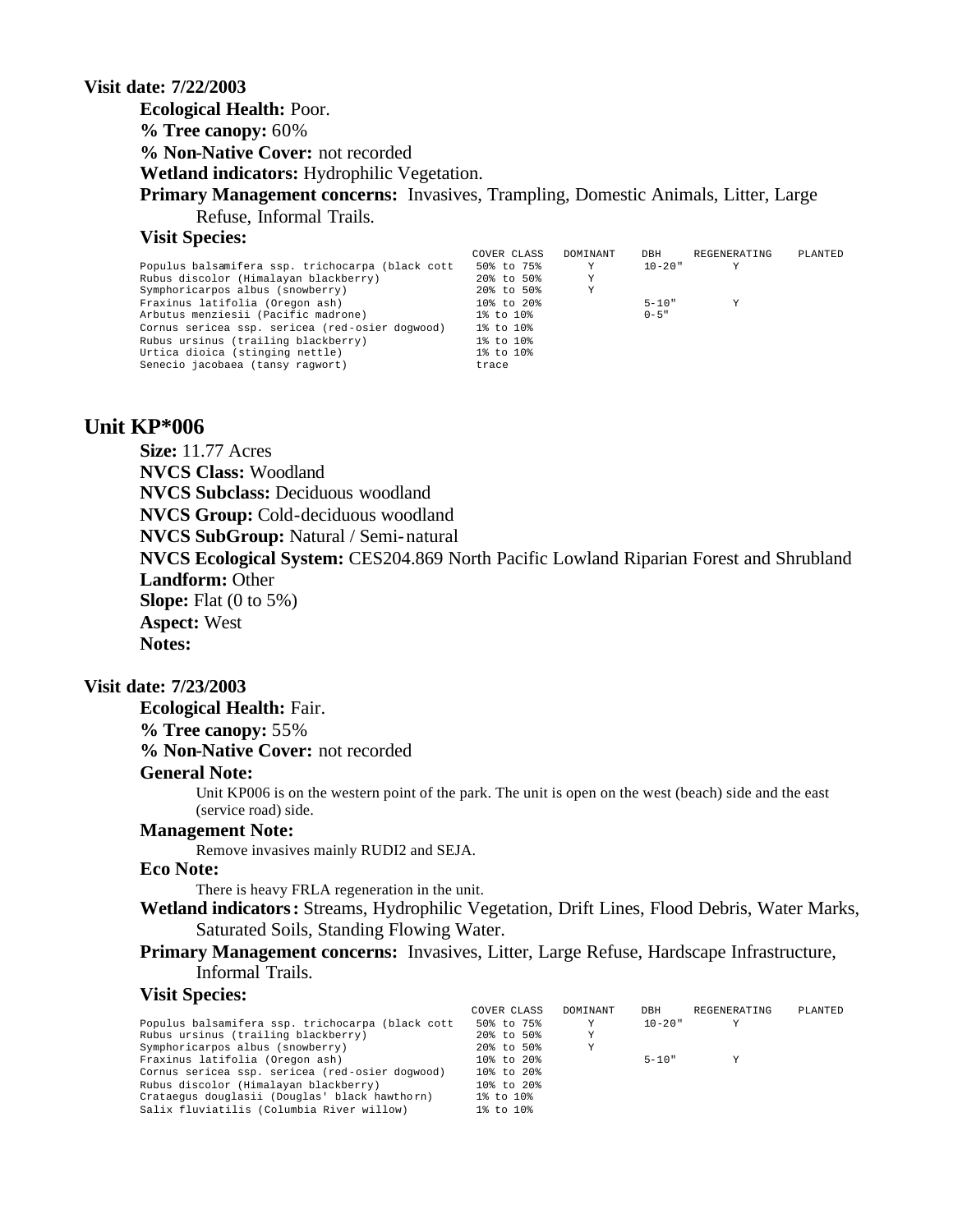Salix lucida ssp. lasiandra (Pacific willow) 1% to 10%<br>Polystichum munitum (sword fern) trace Polystichum munitum (sword fern) trace Ribes divaricatum (black gooseberry) trace Tanacetum vulgare (common tansy) trace

## **Unit KP\*007**

**Size:** 19.31 Acres **NVCS Class:** Forest **NVCS Subclass:** Deciduous forest **NVCS Group:** Cold-deciduous forest **NVCS SubGroup:** Natural / Semi-natural **NVCS Ecological System:** CES204.869 North Pacific Lowland Riparian Forest and Shrubland Landform: Broad flat > 600' **Slope:** Flat (0 to 5%) **Aspect:** South **Notes:** 

### **Visit date: 7/23/2003**

**Ecological Health:** Fair. **% Tree canopy:** 75% **% Non-Native Cover:** not recorded **General Note:**

Survey maker in NW corner of unit.

#### **Management Note:**

Remove RUDI2, very heavy in unit.

#### **Eco Note:**

Heavy human impact on unit major trails surrounding it with some minor trails throughout **Wetland indicators:** Hydrophilic Vegetation.

**Primary Management concerns:** Invasives, Litter, Utility Infrastructure, Informal Trails. **Visit Species:** 

|                                                  | COVER CLASS | <b>DOMTNANT</b> | DBH         | REGENERATING | PLANTED |
|--------------------------------------------------|-------------|-----------------|-------------|--------------|---------|
| Populus balsamifera ssp. trichocarpa (black cott | 50% to 75%  | Y               | $10 - 20$ " | Y            |         |
| Symphoricarpos albus (snowberry)                 | 50% to 75%  | Υ               |             |              |         |
| Rubus discolor (Himalayan blackberry)            | 20% to 50%  | Y               |             |              |         |
| Rubus ursinus (trailing blackberry)              | 20% to 50%  | Υ               |             |              |         |
| Urtica dioica (stinging nettle)                  | 20% to 50%  | Y               |             |              |         |
| Cornus sericea ssp. sericea (red-osier dogwood)  | 1% to 10%   |                 |             |              |         |
| Ribes divaricatum (black gooseberry)             | 1% to 10%   |                 |             |              |         |
| Sambucus racemosa (red elderberry)               | 1% to 10%   |                 |             |              |         |
| Fraxinus latifolia (Oregon ash)                  | trace       |                 | $5 - 10"$   | Y            |         |
| Arbutus menziesii (Pacific madrone)              | trace       |                 | $0 - 5$ "   |              |         |
| Anaphalis margaritacea (western pearly-everlasti | trace       |                 |             |              |         |
| Juncus tenuis (slender rush)                     | trace       |                 |             |              |         |
| Phalaris arundinacea (reed canarygrass)          | trace       |                 |             |              |         |

# **Unit KP\*008**

**Size:** 2.73 Acres **NVCS Class:** Woodland **NVCS Subclass:** Deciduous woodland **NVCS Group:** Cold-deciduous woodland **NVCS SubGroup:** Cultural **NVCS Ecological System:** unknown **Landform:** Bench/Terrace **Slope:** Flat (0 to 5%) **Aspect:** South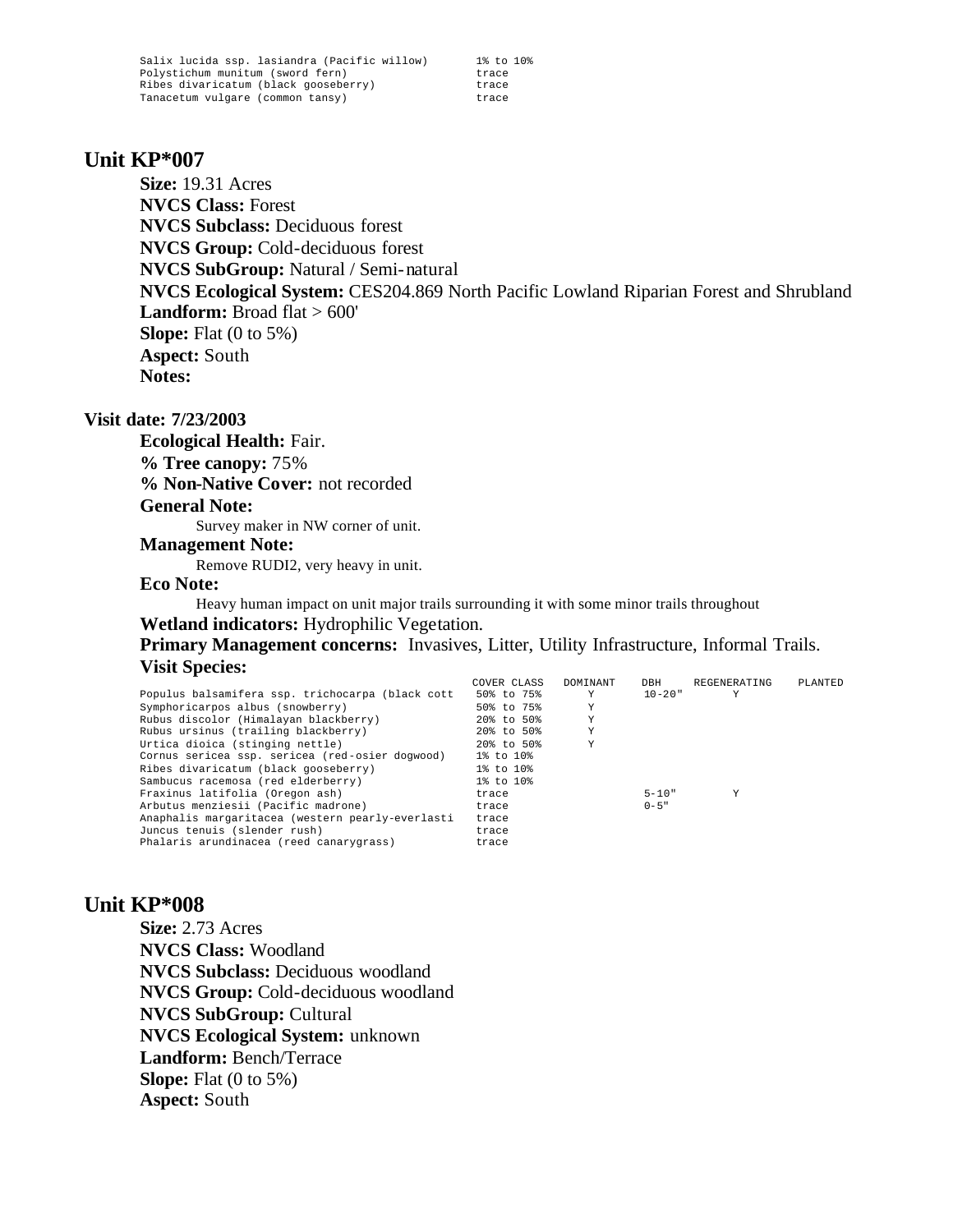**Notes:** 

### **Visit date: 7/21/2003**

**Ecological Health:** unknown.

# **% Tree canopy:** 30%

**% Non-Native Cover:** not recorded

## **General Note:**

Unit is a parking lot with pavement, few trees and mowed grass.

### **Management Note:**

**Eco Note:**

## **Wetland indicators:** Hydrophilic Vegetation.

**Primary Management concerns:** Invasives, Trampling, Soil Compaction, Domestic Animals, Litter, Hardscape Infrastructure.

## **Visit Species:**

|                                                  | COVER CLASS | DOMINANT     | DBH         | REGENERATING | PLANTED |
|--------------------------------------------------|-------------|--------------|-------------|--------------|---------|
| Populus balsamifera ssp. trichocarpa (black cott | 20% to 50%  | $\mathbf{Y}$ | $20 - 30$ " |              |         |
| Fraxinus latifolia (Oregon ash)                  | 1% to 10%   |              | $10 - 20$ " |              |         |
| Rumex obtusifolius (bitter dock)                 | 1% to 10%   |              |             |              |         |
| Symphoricarpos albus (snowberry)                 | 1% to 10%   |              |             |              |         |
| Urtica dioica (stinging nettle)                  | 1% to 10%   |              |             |              |         |
| Cirsium arvense (Canadian Thistle)               | trace       |              |             |              |         |
| Conium maculatum (poison hemlock)                | trace       |              |             |              |         |
| Rubus discolor (Himalayan blackberry)            | trace       |              |             |              |         |

# **Unit KP\*009**

**Size:** 4.51 Acres **NVCS Class:** Forest **NVCS Subclass:** Deciduous forest **NVCS Group:** Cold-deciduous forest **NVCS SubGroup:** Natural / Semi-natural **NVCS Ecological System:** CES204.869 North Pacific Lowland Riparian Forest and Shrubland **Landform:** Other **Slope:** Flat (0 to 5%) **Aspect:** South **Notes:** 

### **Visit date: 7/23/2003**

**Ecological Health:** Poor.

### **% Tree canopy:** 70%

**% Non-Native Cover:** not recorded

### **General Note:**

There was a species of interest in unit KP009: EPGL. It was located along road in middle of unit.- see GPS coordinates.

### **Management Note:**

ACPL located in the north middle section of unit.

### **Eco Note:**

Landform of unit is ravine on a peninsula. Unit runs between car storage facility and road. Forb layer highly reduced. Cable buried under unit.

### **Wetland indicators:** Hydrophilic Vegetation.

**Primary Management concerns:** Invasives, Litter, Utility Infrastructure.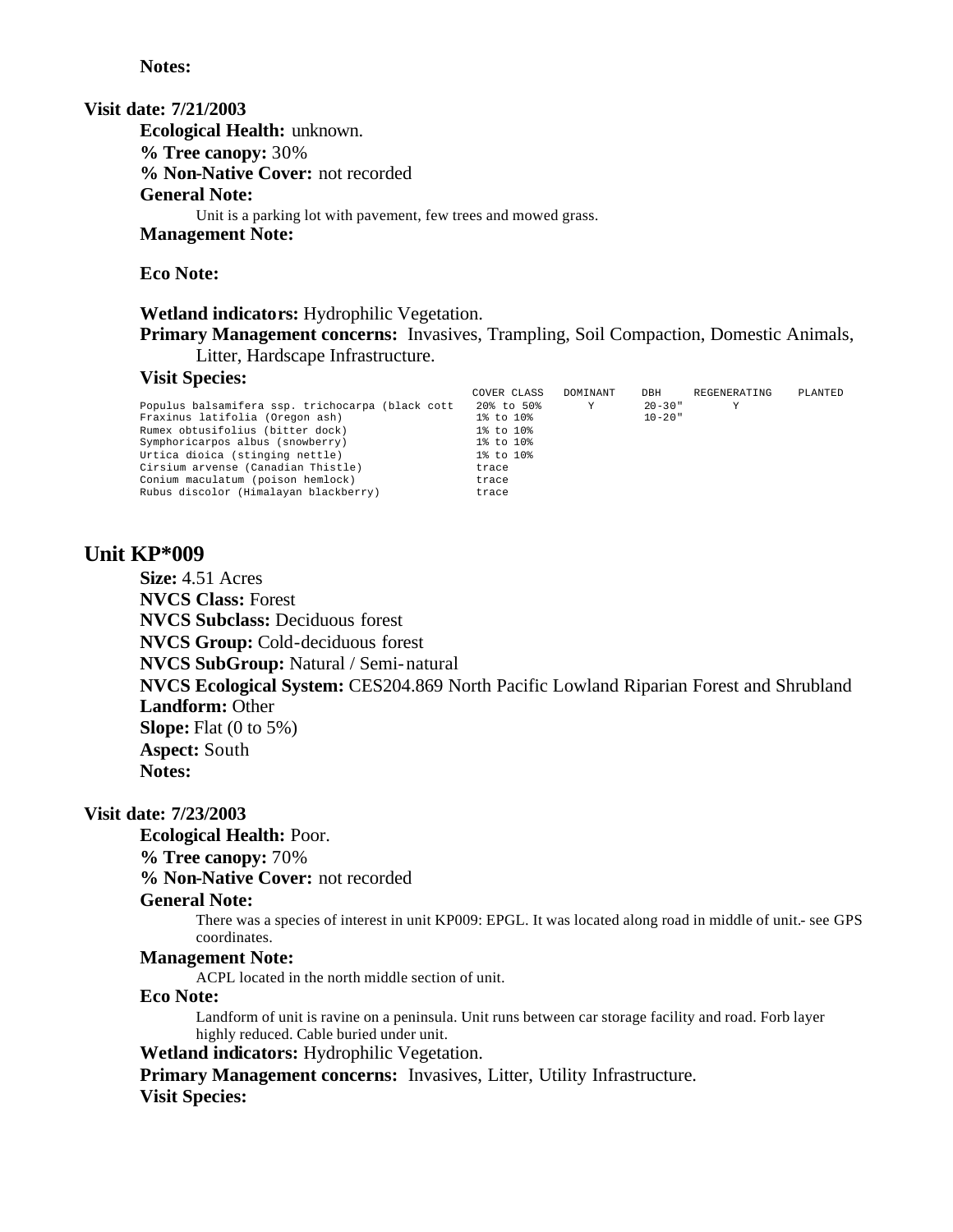|                                                  | COVER CLASS | DOMINANT | DBH         | REGENERATING | PLANTED |
|--------------------------------------------------|-------------|----------|-------------|--------------|---------|
| Populus balsamifera ssp. trichocarpa (black cott | 50% to 75%  | Y        | $10 - 20$ " | Y            |         |
| Rubus discolor (Himalayan blackberry)            | 20% to 50%  | Y        |             |              |         |
| Rubus ursinus (trailing blackberry)              | 20% to 50%  | Y        |             |              |         |
| Urtica dioica (stinging nettle)                  | 20% to 50%  | Y        |             |              |         |
| Symphoricarpos albus (snowberry)                 | 10% to 20%  |          |             |              |         |
| Fraxinus latifolia (Oregon ash)                  | 1% to 10%   |          | $0 - 5$ "   | Y            |         |
| Salix lucida ssp. lasiandra (Pacific willow)     | 1% to 10%   |          |             |              |         |
| Salix sitchensis (Sitka willow)                  | 1% to 10%   |          |             |              |         |
| Sambucus racemosa (red elderberry)               | 1% to 10%   |          |             |              |         |
| Tanacetum vulgare (common tansy)                 | 1% to 10%   |          |             |              |         |
| Acer platanoides (Norway maple)                  | trace       |          | $0 - 5$ "   | Y            |         |
| Alnus rubra (red alder)                          | trace       |          | $0 - 5$ "   | Y            |         |
| Clematis vitalba (clematis)                      | trace       |          |             |              |         |
| Epilobium ciliatum ssp. watsonii (fringed willow | trace       |          |             |              |         |
| Epipactis gigantea (stream orchid)               | trace       |          |             |              |         |
| Impatiens capensis (spotted orange touch-me-not) | trace       |          |             |              |         |
| Phalaris arundinacea (reed canarygrass)          | trace       |          |             |              |         |

**Size:** 8.14 Acres **NVCS Class:** Woodland **NVCS Subclass:** Deciduous woodland **NVCS Group:** Cold-deciduous woodland **NVCS SubGroup:** Natural / Semi-natural **NVCS Ecological System:** CES204.869 North Pacific Lowland Riparian Forest and Shrubland Landform: Broad flat > 600' **Slope:** Flat (0 to 5%) **Aspect:** Southwest **Notes:** 

### **Visit date: 7/22/2003**

**Ecological Health:** Poor.

### **% Tree canopy:** 35%

**% Non-Native Cover:** not recorded

#### **General Note:**

Unit consists of strip of vegetation on east side of park entrance road. This area was dominated by a grassy field with a sparse POBAT overstory.

#### **Management Note:**

Unit had limited use potential, management recommendations are control invasives mange to insure health of existing restoration plantings and clean up litter.

#### **Eco Note:**

Unit is devoid of shrub layer. Existing restoration plantings looked healthy.

**Primary Management concerns:** Invasives, Litter, Large Refuse, Utility Infrastructure,

#### Informal Trails.

|                                                  | COVER CLASS      | DOMINANT | DBH         | REGENERATING | PLANTED |
|--------------------------------------------------|------------------|----------|-------------|--------------|---------|
| Populus balsamifera ssp. trichocarpa (black cott | 20% to 50%       | Υ        | $10 - 20$ " | Υ            |         |
| Agrostis sp. (bentgrass)                         | 20% to 50%       | Υ        |             |              |         |
| Holcus lanatus (velvet grass)                    | 20% to 50%       | Υ        |             |              |         |
| Bromus carinatus (mountain California Brome-gras | 10% to 20%       |          |             |              |         |
| Elymus repens (quack grass)                      | $10\%$ to $20\%$ |          |             |              |         |
| Tanacetum vulgare (common tansy)                 | 10% to 20%       |          |             |              |         |
| Pseudotsuga menziesii (Douglas fir)              | 1% to 10%        |          | $0 - 5$ "   |              | v       |
| Centaurea diffusa (white knapweed)               | 1% to 10%        |          |             |              |         |
| Cirsium arvense (Canadian Thistle)               | 1% to 10%        |          |             |              |         |
| Rubus discolor (Himalayan blackberry)            | 1% to 10%        |          |             |              |         |
| Sambucus racemosa (red elderberry)               | 1% to 10%        |          |             |              |         |
| Quercus palustris (pin oak)                      | trace            |          | $10 - 20$ " |              |         |
| Fraxinus latifolia (Oregon ash)                  | trace            |          | $0 - 5$ "   |              | Y       |
| Quercus garryana (Oregon white oak)              | trace            |          | $0 - 5$ "   |              | Y       |
| Berberis aquifolium (tall Oregon-grape)          | trace            |          |             |              | Y       |
| Cytisus scoparius (Scot's broom)                 | trace            |          |             |              |         |
| Physocarpus capitatus (Pacific ninebark)         | trace            |          |             |              |         |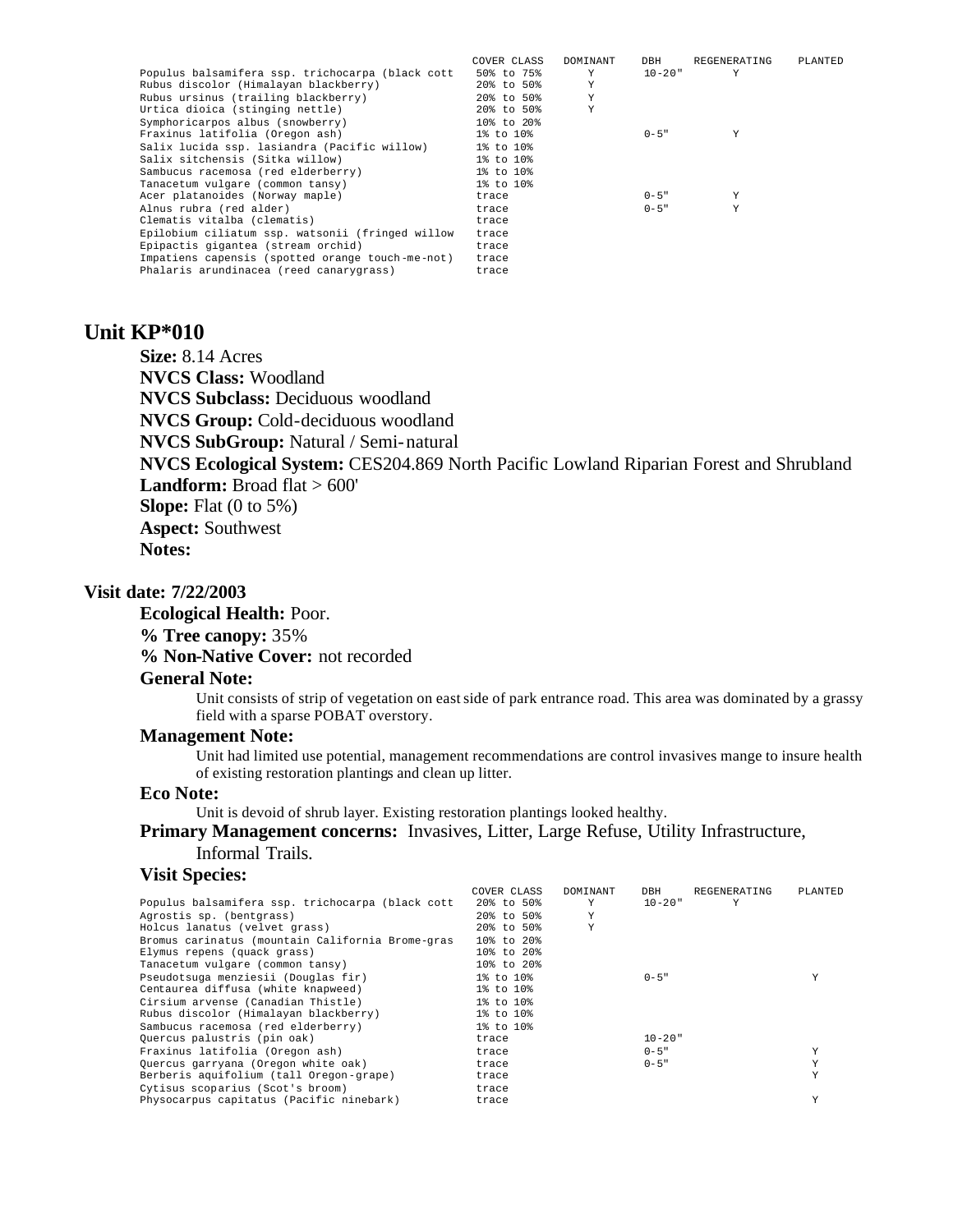**Size:** 8.76 Acres **NVCS Class:** Woodland **NVCS Subclass:** Deciduous woodland **NVCS Group: Cold-deciduous woodland NVCS SubGroup:** Natural / Semi-natural **NVCS Ecological System:** CES204.869 North Pacific Lowland Riparian Forest and Shrubland Landform: Broad flat > 600' **Slope:** Flat (0 to 5%) **Aspect:** Southwest **Notes:** 

### **Visit date: 7/22/2003**

**Ecological Health:** Fair.

**% Tree canopy:** 50%

**% Non-Native Cover:** not recorded

#### **General Note:**

Unit had two species of interest CAOB3 and SALA2.

#### **Management Note:**

There was a lot of human disturbance. Litter needed to be cleaned up and a trail system needed to be developed to cut down on informal trail making.

#### **Eco Note:**

Unit borders the Columbia Slough, FACOBL species growing on waters edge( Juncus, Carex, wapato). Water turbidity was high. There were also small patches of mowed grass in unit.

**Wetland indicators:** Streams, Hydrophilic Vegetation, Drift Lines, Flood Debris, Water Marks, Saturated Soils, Standing Flowing Water.

**Primary Management concerns:** Invasives, Litter, Utility Infrastructure, Homeless Camp,

#### Informal Trails.

|                                                  | COVER CLASS     | <b>DOMTNANT</b> | DBH         | <b>REGENERATING</b> | PLANTED |
|--------------------------------------------------|-----------------|-----------------|-------------|---------------------|---------|
| Juglans regia (English walnut)                   | 20% to 50%      | Y               | $20 - 30$ " |                     |         |
| Populus balsamifera ssp. trichocarpa (black cott | 20% to 50%      | Y               | $10 - 20$ " | Y                   |         |
| Agrostis sp. (bentgrass)                         | 10% to 20%      |                 |             |                     |         |
| Holcus lanatus (velvet grass)                    | 10% to 20%      |                 |             |                     |         |
| Phalaris arundinacea (reed canarygrass)          | 10% to 20%      |                 |             |                     |         |
| Symphoricarpos albus (snowberry)                 | 10% to 20%      |                 |             |                     |         |
| Malus sp. (cultivated apple tree)                | 1% to 10%       |                 | $5 - 10"$   |                     |         |
| Alnus rubra (red alder)                          | 1% to 10%       |                 | $0 - 5$ "   | Y                   | Y       |
| Fraxinus latifolia (Oregon ash)                  | 1% to 10%       |                 | $0 - 5$ "   |                     | Y       |
| Berberis aquifolium (tall Oregon-grape)          | 1% to 10%       |                 |             |                     | Y       |
| Cirsium vulgare (bull thistle)                   | 1% to 10%       |                 |             |                     |         |
| Lotus corniculatus (birdsfoot trefoil)           | $1\%$ to $10\%$ |                 |             |                     |         |
| Physocarpus capitatus (Pacific ninebark)         | 1% to 10%       |                 |             |                     | Y       |
| Salix fluviatilis (Columbia River willow)        | $1\%$ to $10\%$ |                 |             |                     |         |
| Salix rigida var. macrogemma (rigid yellow willo | 1% to 10%       |                 |             |                     |         |
| Salix sitchensis (Sitka willow)                  | 1% to 10%       |                 |             |                     |         |
| Spiraea douglasii (Douglas' spiraea)             | 1% to 10%       |                 |             |                     | Y       |
| Taraxacum officinale (common dandelion)          | 1% to 10%       |                 |             |                     |         |
| Robinia pseudo-acacia (black locust)             | trace           |                 | $0 - 5$ "   | Y                   |         |
| Argentina anserina (Pacific sliverweed)          | trace           |                 |             |                     |         |
| Carex obnupta (slough sedge)                     | trace           |                 |             |                     |         |
| Crataegus douglasii (Douglas' black hawthorn)    | trace           |                 |             |                     | Y       |
| Eleocharis palustris (common spikerush)          | trace           |                 |             |                     |         |
| Iris pseudacorus (yellow flag iris)              | trace           |                 |             |                     |         |
| Juncus effusus (common soft Pacific rush)        | trace           |                 |             |                     |         |
| Rosa qymnocarpa (dwarf wood rose)                | trace           |                 |             |                     | Y       |
| Sagittaria latifolia (wapato)                    | trace           |                 |             |                     |         |
| Salix lucida ssp. lasiandra (Pacific willow)     | trace           |                 |             | Υ                   |         |
| Sambucus racemosa (red elderberry)               | trace           |                 |             |                     | Y       |
|                                                  |                 |                 |             |                     |         |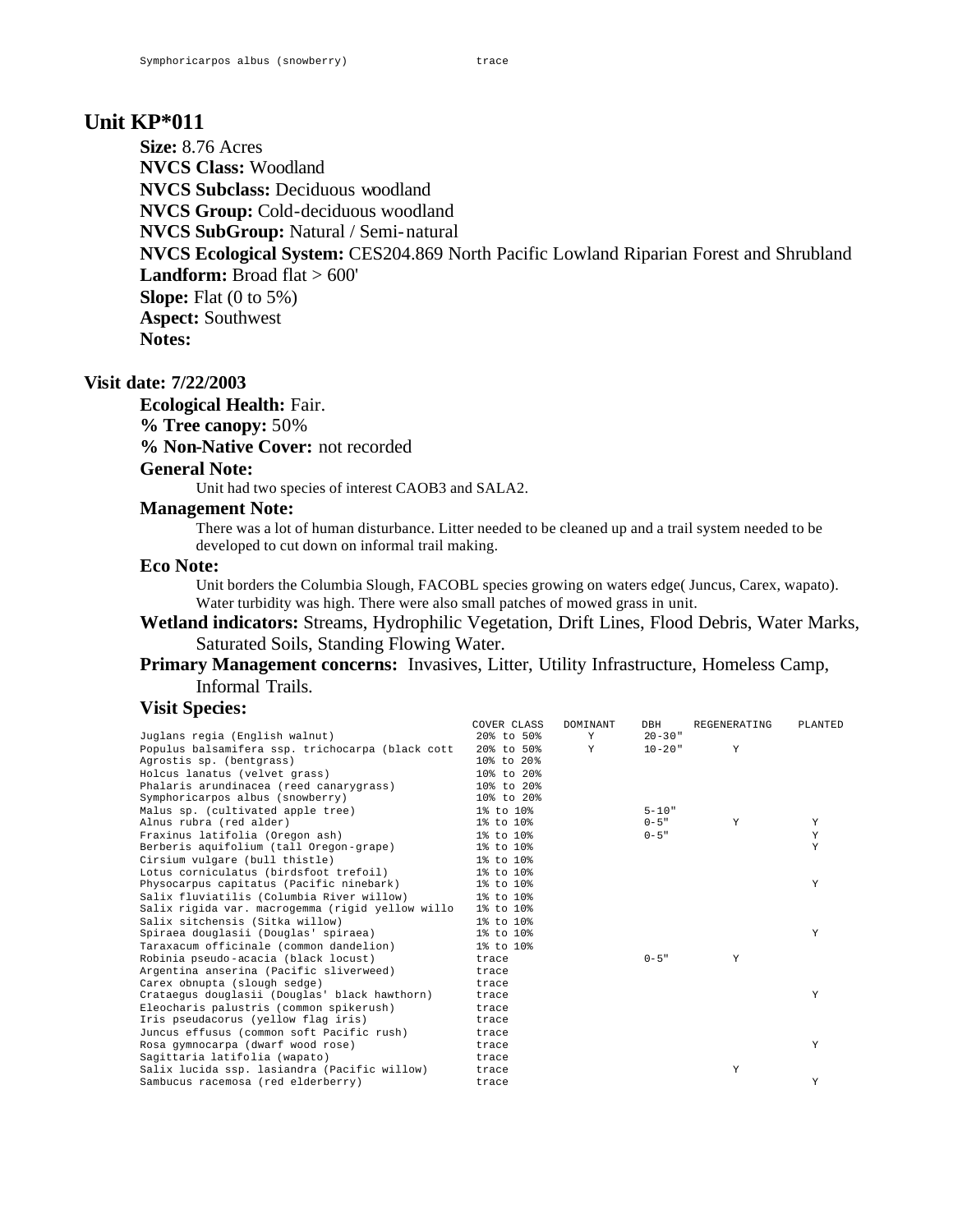**Size:** 9.39 Acres **NVCS Class:** Forest **NVCS Subclass:** Deciduous forest **NVCS Group:** Cold-deciduous forest **NVCS SubGroup:** Natural / Semi-natural **NVCS Ecological System:** CES204.869 North Pacific Lowland Riparian Forest and Shrubland Landform: Broad flat > 600' **Slope:** Flat (0 to 5%) **Aspect:** West **Notes:** 

#### **Visit date: 7/23/2003**

**Ecological Health:** Fair. **% Tree canopy:** 70% **% Non-Native Cover:** not recorded **General Note:** Area dominated by POBAT, URDI and RUUR. **Management Note:** Remove CLVI on POBAT west side of unit right off trail. **Eco Note:** No forb layer present. **Wetland indicators:** Hydrophilic Vegetation.

**Primary Management concerns:** Invasives, Litter, Large Refuse, Informal Trails. **Visit Species:** 

|                                                  | COVER CLASS | DOMINANT | DBH         | REGENERATING | PLANTED |
|--------------------------------------------------|-------------|----------|-------------|--------------|---------|
| Populus balsamifera ssp. trichocarpa (black cott | 50% to 75%  | Υ        | $10 - 20$ " |              |         |
| Rubus ursinus (trailing blackberry)              | 50% to 75%  | Υ        |             |              |         |
| Urtica dioica (stinging nettle)                  | 50% to 75%  | Υ        |             |              |         |
| Cornus sericea ssp. sericea (red-osier dogwood)  | 10% to 20%  | Y        |             |              |         |
| Fraxinus latifolia (Oregon ash)                  | 1% to 10%   |          | $0 - 5$ "   | Y            |         |
| Impatiens capensis (spotted orange touch-me-not) | 1% to 10%   |          |             |              |         |
| Rubus discolor (Himalayan blackberry)            | 1% to 10%   |          |             |              |         |
| Sambucus racemosa (red elderberry)               | 1% to 10%   |          |             |              |         |
| Symphoricarpos albus (snowberry)                 | 1% to 10%   |          |             |              |         |
| Clematis vitalba (clematis)                      | trace       |          |             |              |         |
| Rumex obtusifolius (bitter dock)                 | trace       |          |             |              |         |
| Senecio jacobaea (tansy ragwort)                 | trace       |          |             |              |         |
| Solanum dulcamara (bittersweet nightshade)       | trace       |          |             |              |         |

# **Unit KP\*013**

**Size:** 3.57 Acres **NVCS Class:** Sparse vegetation **NVCS Subclass:** Consolidated rock sparse vegetation **NVCS Group:** Sparsely vegetated bedrock or pavement **NVCS SubGroup:** Cultural **NVCS Ecological System:** unknown **Landform:** unknown **Slope:** unknown **Aspect:** unknown **Notes:** Parking lot and entrance road.

# **Unit KP\*015**

**Size:** 5.57 Acres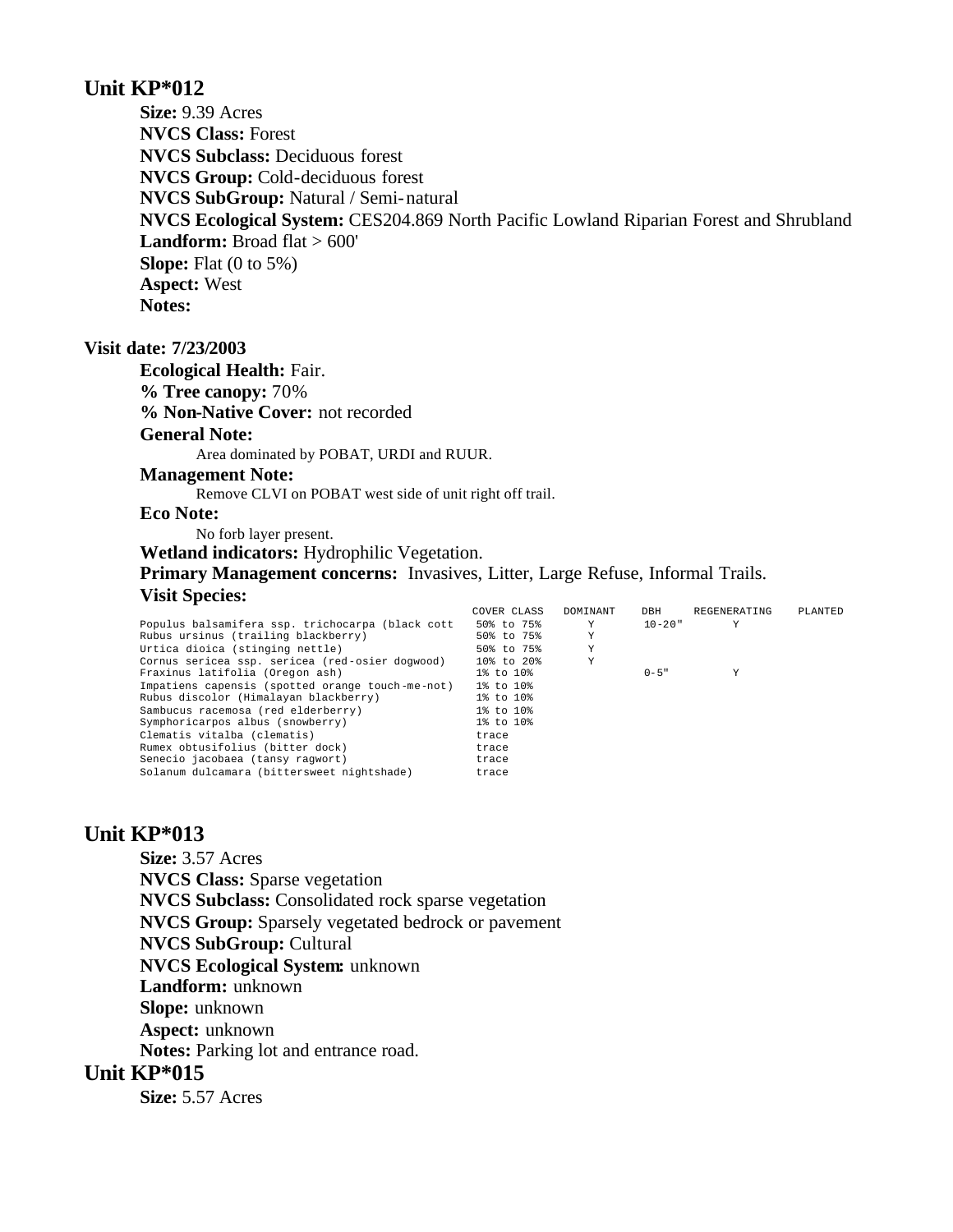**NVCS Class:** Forest **NVCS Subclass:** Deciduous forest **NVCS Group:** Cold-deciduous forest **NVCS SubGroup:** Natural / Semi-natural **NVCS Ecological System:** CES204.869 North Pacific Lowland Riparian Forest and Shrubland **Landform:** Other **Slope:** Flat (0 to 5%) **Aspect:** West **Notes:** 

#### **Visit date: 7/22/2003**

**Ecological Health:** Fair.

**% Tree canopy:** 65%

**% Non-Native Cover:** not recorded

#### **General Note:**

Unit divided by road/trail on south east & north and slough/river on west.

#### **Management Note:**

Remove invasives and well established homeless camps on northwest (beach) side.

#### **Eco Note:**

Unit was fairly health there was a small amount of RUDI2, PHAR,. IMCA, & HEHE that needed to be removed, plus the two homeless camps.

### **Wetland indicators:** Streams, Hydrophilic Vegetation, Drift Lines, Flood Debris, Water Marks, Saturated Soils, Standing Flowing Water.

**Primary Management concerns:** Invasives, Domestic Animals, Litter, Homeless Camp, Informal Trails.

#### **Visit Species:**

| COVER CLASS | DOMINANT | DBH         | REGENERATING | PLANTED |
|-------------|----------|-------------|--------------|---------|
| 50% to 75%  | Y        | $10 - 20$ " | Y            |         |
| 20% to 50%  | Y        |             |              |         |
| 20% to 50%  | Y        |             |              |         |
| 10% to 20%  |          |             |              |         |
| 10% to 20%  |          |             |              |         |
| 10% to 20%  |          |             | Υ            |         |
| 1% to 10%   |          | $5 - 10"$   | Y            |         |
| 1% to 10%   |          |             |              |         |
| 1% to 10%   |          |             |              |         |
| 1% to 10%   |          |             |              |         |
| 1% to 10%   |          |             |              |         |
| 1% to 10%   |          |             |              |         |
| trace       |          |             |              |         |
|             |          |             |              |         |
| trace       |          |             |              |         |
|             |          | trace       |              |         |

### **Unit KP\*099**

**Size:** 4.94 Acres **NVCS Class:** Forest **NVCS Subclass:** Deciduous forest **NVCS Group:** Cold-deciduous forest **NVCS SubGroup:** Natural / Semi-natural **NVCS Ecological System:** CES204.869 North Pacific Lowland Riparian Forest and Shrubland **Landform:** Bench/Terrace **Slope:** Gentle (10 to 20%) **Aspect:** Northwest

### **Visit date: 7/22/2003**